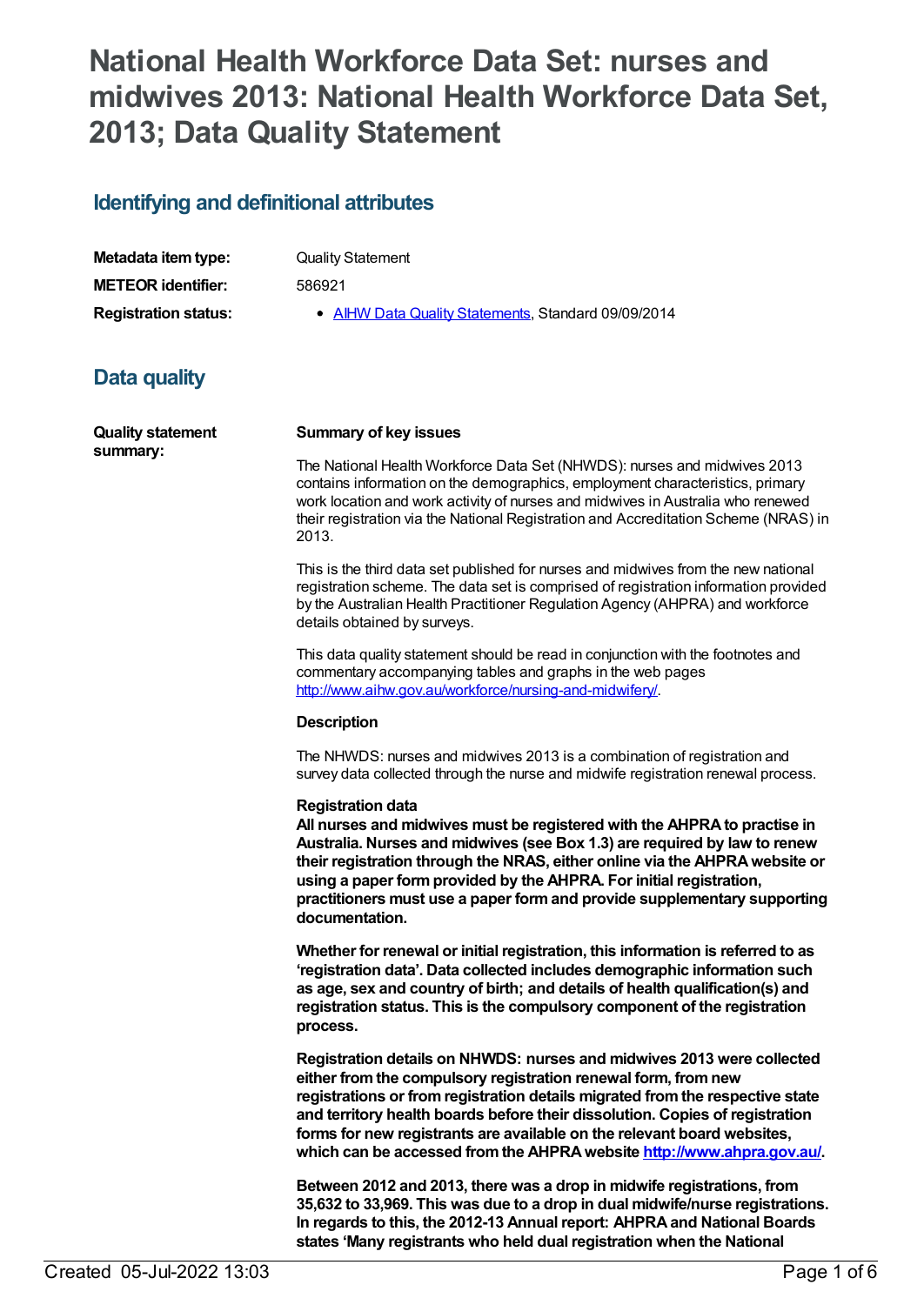**Scheme began have, over time, chosen to renew their registration in one of the professions. This is likely to be related to the requirement in the National Scheme for registrants to meet the requirements in the registration standards for recency of practice and continuing professional development relevant to each profession when they renew their registration.' (AHPRA 2014, p 61).**

#### **Survey data**

**When nurses and midwives renew their registration online they are asked to complete an online survey customised for each profession. When nurses and midwives renew their registration using a paper formthey are also asked to complete a paper version of the relevant survey. Copies of the survey forms are available fromthe AIHW website**

**<http://www.aihw.gov.au/workforce/nursing-and-midwifery/>.**

#### **Database creation**

**The AHPRAstores both the online registration data and the online survey information in separate databases. They send these two de-identified data sets to the AIHW, where they are merged to formpart of the national data set.**

**The paper registration data and paper survey forms were also received by the AHPRA. The AHPRAthen sent these paper forms to Health Workforce Australia (HWA) to be scanned into a data set. HWAsent this data set to AIHW for merging with online registration data and data fromthe online survey forms, and for cleansing and adjustment for non-response to forma nationally consistent data set. The final data set is then known as the National Health Workforce Data Set: nurses and midwives.**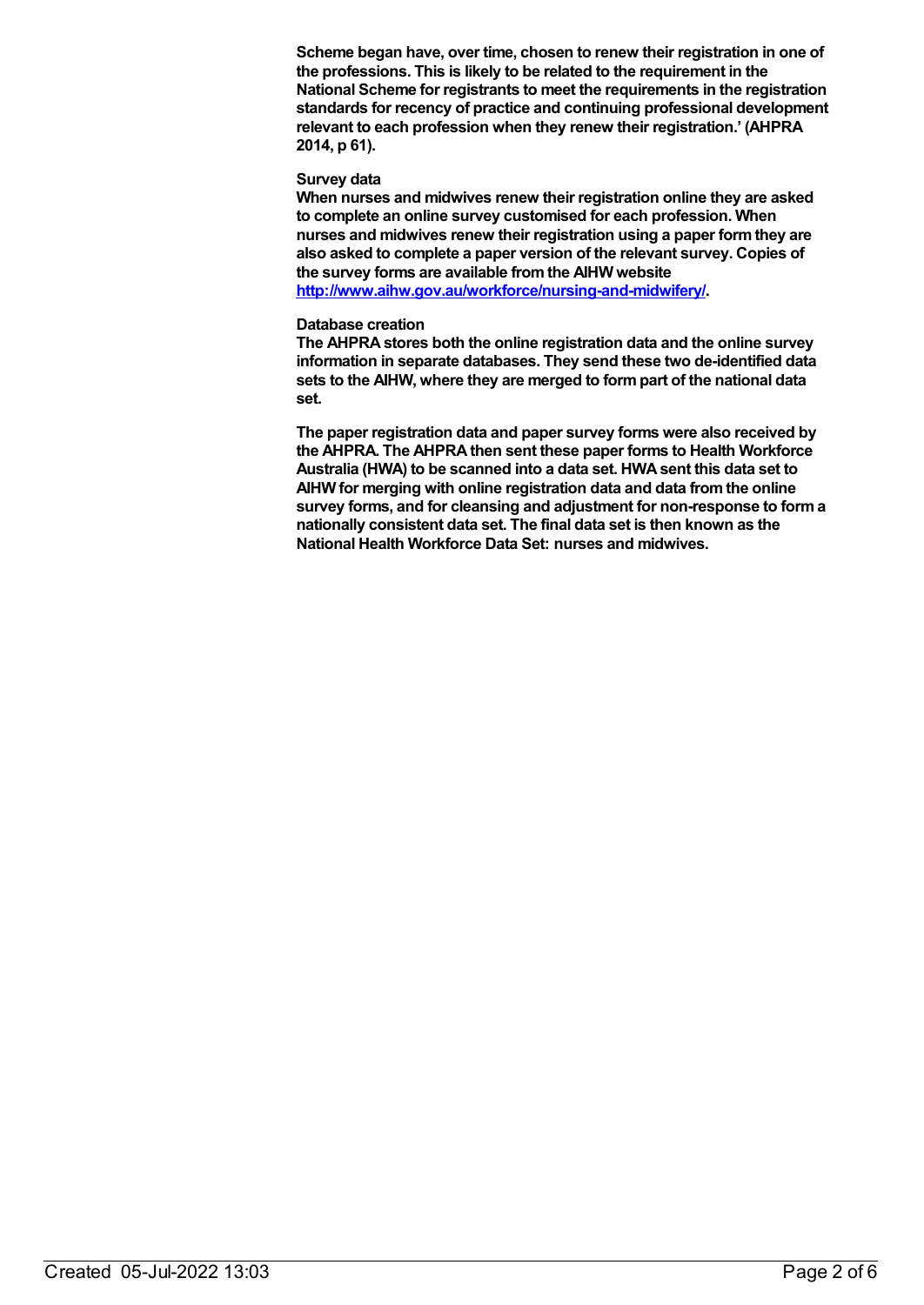| Institutional environment: | The AIHW is a major national agency set up by the Australian Government under<br>the Australian Institute of Health and Welfare Act 1987 to provide reliable, regular<br>and relevant information and statistics on Australia's health and welfare. It is an<br>independent statutory authority established in 1987, governed by a management<br>board and accountable to the Australian Parliament through the Health portfolio.                                                                                                                                                           |
|----------------------------|---------------------------------------------------------------------------------------------------------------------------------------------------------------------------------------------------------------------------------------------------------------------------------------------------------------------------------------------------------------------------------------------------------------------------------------------------------------------------------------------------------------------------------------------------------------------------------------------|
|                            | The AIHW aims to improve the health and wellbeing of Australians through better<br>health and welfare information and statistics. It collects and reports information on a<br>wide range of topics and issues, ranging from health and welfare expenditure,<br>hospitals, disease and injury, and mental health, to ageing, homelessness,<br>disability and child protection.                                                                                                                                                                                                               |
|                            | The Institute also plays a role in developing and maintaining national metadata<br>standards. This work contributes to improving the quality and consistency of<br>national health and welfare statistics. The Institute works closely with governments<br>and with non-government organisations to achieve greater adherence to these<br>standards in administrative data collection to promote national consistency and<br>comparability of data and reporting.                                                                                                                           |
|                            | One of the main functions of the AIHW is to work with the states and territories to<br>improve the quality of administrative data and, where possible, to compile national<br>data sets based on data from each jurisdiction; to analyse these data sets; and to<br>disseminate information and statistics.                                                                                                                                                                                                                                                                                 |
|                            | Compliance with the Australian Institute of Health and Welfare Act 1987 and the<br>Privacy Act 1988 (Cwlth) ensures that the data collections managed by the AIHW<br>are kept securely and under the strictest conditions with respect to privacy and<br>confidentiality. For further information, see the AIHW website<br>http://www.aihw.gov.au                                                                                                                                                                                                                                           |
|                            | The AHPRA is the organisation responsible for the implementation of the NRAS<br>across Australia. The AHPRA works with the National Health Practitioner Boards to<br>regulate health practitioners in the public interest and to ensure a competent and<br>flexible health workforce that meets the current and future needs of the Australian<br>community.                                                                                                                                                                                                                                |
|                            | HWA were responsible for the development of the workforce surveys.<br>The AIHW receive registration information and voluntary survey data from the<br>AHPRA on allied health practitioners via the mandatory national registration<br>process, collected at the time of registration renewal. The registration and survey<br>data are combined, cleansed and adjusted for non-response to form a national<br>data set known as NHWDS: nurses and midwives 2013.                                                                                                                             |
|                            | The AIHW is the data custodian of the NHWDS: nurses and midwives 2013.                                                                                                                                                                                                                                                                                                                                                                                                                                                                                                                      |
| <b>Timeliness:</b>         | The NHWDS: nurses and midwives 2013 is created through the national<br>registration renewal process, which was conducted between 1 April and 31 May<br>2013. Although the reference time is notionally the renewal date, 31 May 2013,<br>legislation allows for a 1 month period of grace. Thus, the final registration closure<br>date is 1 month after the renewal date. The AHPRA allows a further 2 weeks to<br>allow for mail and data entry delays for completeness. Consequently the extraction<br>of data occurs a month and a half after the renewal date ('the extraction date'). |
|                            | The survey data were also collected between 1 April and 30 June 2013, as the<br>survey is administered as part of the registration renewal process.                                                                                                                                                                                                                                                                                                                                                                                                                                         |
|                            | Due to delays with release of data from the new national registration system,<br>complete and final data were provided to the AIHW later than originally scheduled.                                                                                                                                                                                                                                                                                                                                                                                                                         |
|                            | The data needed joint reviews by the AHPRA, the AIHW and HWA to manage the<br>range of considerations and data quality issues. This review process improved<br>data quality, data definitions, metadata and data cleansing. This process delayed<br>the supply of data but improved the overall quality.                                                                                                                                                                                                                                                                                    |
|                            | The AIHW did not receive complete data for 2013 until February 2014, with data<br>initially having been expected in July 2013. The AHPRA have indicated that future<br>data provision is anticipated to be more timely and to be provided six weeks from<br>the close of registration on 31 May. The release date of the NHWDS: nursing and                                                                                                                                                                                                                                                 |

midwifery 2013 is the 9th of September 2014.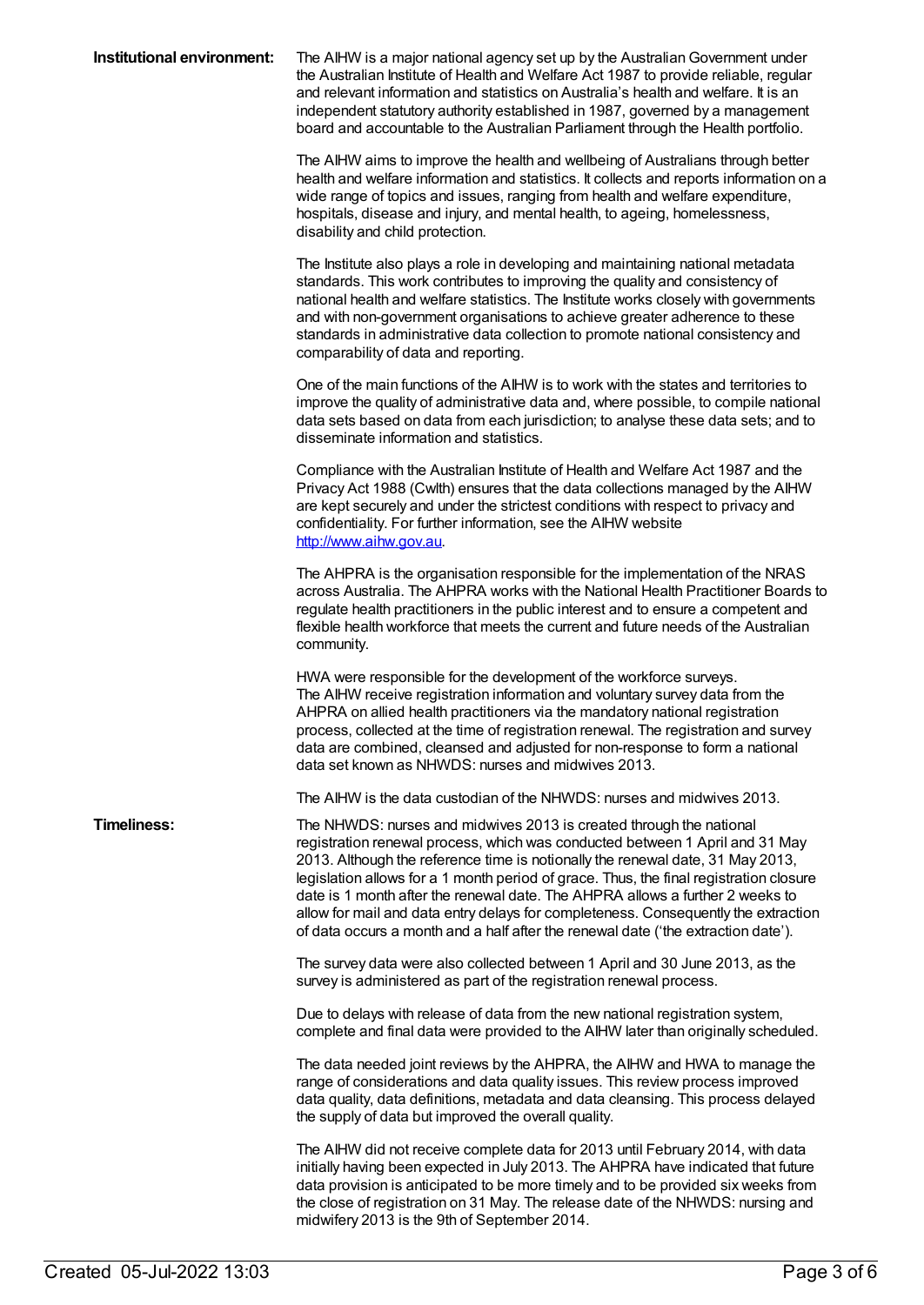| <b>Accessibility:</b> | Users can request data not available online or in reports through the AIHW data<br>request management system http://www.aihw.gov.au/custom-data-request-service/<br>or via the Media and Strategic Engagement Unit on (02) 6244 1032 or via email to<br>info@aihw.gov.au. Requests that take longer than half an hour to compile are<br>charged for on a cost-recovery basis.                                                                                                                                                                                                                                              |
|-----------------------|----------------------------------------------------------------------------------------------------------------------------------------------------------------------------------------------------------------------------------------------------------------------------------------------------------------------------------------------------------------------------------------------------------------------------------------------------------------------------------------------------------------------------------------------------------------------------------------------------------------------------|
|                       | Access to the master unit record files may be requested through the AIHW Ethics<br>Committee.                                                                                                                                                                                                                                                                                                                                                                                                                                                                                                                              |
| Interpretability:     | Descriptions of data items in the National Health Workforce Data Set: nurses and<br>midwives 2013 are available on request from the Expenditure and Workforce Unit<br>at the AIHW.                                                                                                                                                                                                                                                                                                                                                                                                                                         |
|                       | The surveys used by nurses and midwives are available from the AIHW website<br>http://www.aihw.gov.au/workforce/nursing-and-midwifery/.                                                                                                                                                                                                                                                                                                                                                                                                                                                                                    |
| Relevance:            | The primary purpose of the National Health Workforce Data Set: nurses and<br>midwives 2013 is to provide information on the number and the demographic and<br>employment characteristics of nurses and midwives in Australia.                                                                                                                                                                                                                                                                                                                                                                                              |
|                       | The NHWDS: nurses and midwives 2013 is relevant for understanding the size and<br>characteristics of the nursing and midwifery workforce in Australia. It is therefore<br>highly relevant for health agencies involved in workforce planning as well for health<br>policy planning and implementation in general.                                                                                                                                                                                                                                                                                                          |
|                       | The location and distribution of the workforce, as well as demographic details such<br>as age and sex of nurses and midwives, are useful for workforce planning within<br>states and territories and nationally. Information on qualifications is relevant for the<br>relevant professional associations and for educational planning.                                                                                                                                                                                                                                                                                     |
| <b>Accuracy:</b>      | <b>Survey responses</b><br>The response rates for the Nursing and midwifery survey in 2013 was 87.6%<br>slightly down from the 93.3% achieved in 2012. The response rate for Non-<br>Practicing registrants, of which there were only 3,796, was lower at 66.9%. The<br>response rates remain significantly better than response rates under the pre 2011<br>system where response rates in 2009 (for example) were only 44.4%.                                                                                                                                                                                            |
|                       | Data are reported on the basis of the most current address at the time the survey<br>was undertaken, unless stated otherwise. The data include employed nurses and<br>midwives who did not state or adequately describe their location as well as<br>employed nurses and midwives who were overseas. The national estimates include<br>these groups.                                                                                                                                                                                                                                                                       |
|                       | In 2012 the survey design changed so that the hours reported were split by nursing<br>and midwifery. In 2013, a total of 9,414 nurses and midwives reported working the<br>same number of hours in both nursing and midwifery (up from 5,377 in 2012), so<br>the total hours worked in each may be a duplication. This may result in an over-<br>estimate of the total hours worked by up to 0.3%. It is apparent that data for some<br>groups will be more significantly affected than others and, in particular, data for<br>midwives are not presented as the total hours as they may be overstated by up to<br>$32%$ . |
|                       | <b>Estimation procedures</b><br>The AIHW uses registration data together with survey data to derive estimates of<br>the total nursing and midwifery workforce. Not all nurses and midwives who receive<br>a survey respond, because it is not mandatory to do so. In deriving the estimates,<br>two sources of non-response to the survey are accounted for:                                                                                                                                                                                                                                                               |
|                       | • item non-response—occurs as some respondents return partially completed<br>surveys. Some survey records were so incomplete that it was decided to omit<br>them from the reported survey data.<br>survey non-response-occurs because not all registered nurses and<br>$\bullet$<br>midwives who receive a questionnaire respond.                                                                                                                                                                                                                                                                                          |
|                       | A separate estimation procedure is used for each. Imputation is used to account for<br>item non-response and weighting is used for survey non-response.                                                                                                                                                                                                                                                                                                                                                                                                                                                                    |
|                       | Imputation: estimation for item non-response<br>The imputation process involves an initial examination of all information provided by<br>a respondent. If possible, a reasonable assumption is made about any missing<br>information based on responses to other survey questions. For example, if a                                                                                                                                                                                                                                                                                                                       |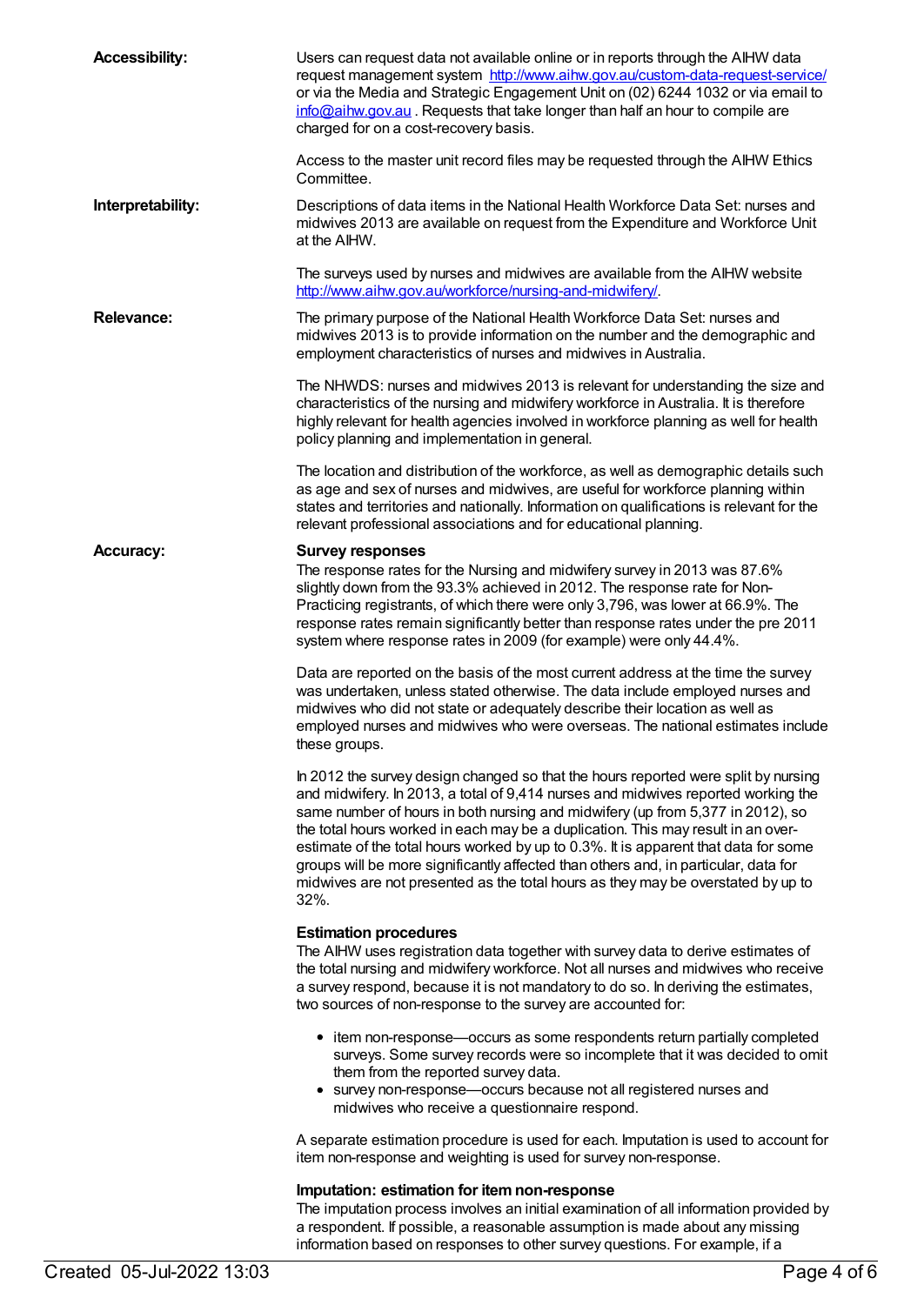respondent provides information on hours worked and the area in which they work, but leaves the workforce question blank, it is reasonable to assume that they were employed.

Missing values remaining after this process are considered for their suitability for further imputation. Suitability is based on the level of non-response to that item.

In imputation, the known probabilities of particular responses occurring are used to assign a response category value to each record, using a random number generator. Imputed values are based on the distribution of responses occurring in the responding sample. Therefore, fundamental to imputing missing values for survey respondents who returned partially completed questionnaires is the assumption that respondents who answer various questions are similar to those who do not.

Age values within each state and territory of principal practice are first imputed to account for missing values. Other variables deemed suitable for this process were then imputed. These include hours worked in the week before the survey and principal role of main job.

#### **Imputation: estimation for population non-response**

This year the methodology for population non-response has changed from a weighting based methodology to a randomised sequential hot deck based imputation similar to that used for imputing unreported hours in prior years.

A weighting methodology is where each survey record (or respondent) is assigned a weight that is calibrated to align with independent data on the population of interest, referred to as 'benchmarks'. In principle, this weight is based on the population number (the benchmark) divided by the number in the responding sample. The resulting fraction becomes the expansion factor applied to the record, referred to as the 'weight', providing an estimate of the population when aggregate output is generated. Therefore, the weight for each record is based on particular characteristics that are known for the whole population.

The strata used for imputation are division/midwifery categorisation, sex, age group, remoteness area and state, in that order. The data is sorted into strata so that imputations will be made using survey data from records that have similar registration details and that the appropriate survey type is used. Donor records are spaced evenly within strata to ensure records will be used within the strata an equal number of times plus or minus 1 and that most strata within the hot deck will be restricted to within strata imputations. For example, if there are 5 respondents and 12 non respondents in a cell the expected number of uses would be 2.4, resulting in each donor being used either 2 or 3 times. This is almost equivalent to a weighting strategy except that instead of all the data being weighted only the non-registration data are weighted.

Because the data are imputed and not weighted some data will be biased in different ways from that previously published. In particular, because a nurse or midwife's location of main job is most likely to be the same as their registration address this has been used for the location estimation of non-respondents. We know however that for respondents the location of main job is not always the same as the registered address and this will lead to some bias. The estimated number of registered nurses and midwives in Northern Territory is 1.2% lower under imputation than under weighting. The estimated number of registered nurses and midwives in very remote areas is 5.6% lower under imputation than under weighting.

For variables not used in the imputation (for the NHWDS: Nurses and Midwives 2013, that is all variables other than the registration type, Division/midwifery category, remoteness area, state and territory of principal practice, age and sex), it is assumed, for estimation purposes, that respondents and non-respondents have the same characteristics. If the assumption is incorrect, and non-respondents are different from respondents, then the estimates will have some bias. The extent of this cannot be measured without obtaining more detailed information about nonrespondents. Therefore, there will be some unquantifiable level of bias in the estimates.

The 2012 survey introduced a new set of questions specifically addressed at collecting hours worked in midwifery as opposed to hours worked in nursing. An unforseen consequence of the new questions was that in 2012 there were 5,377